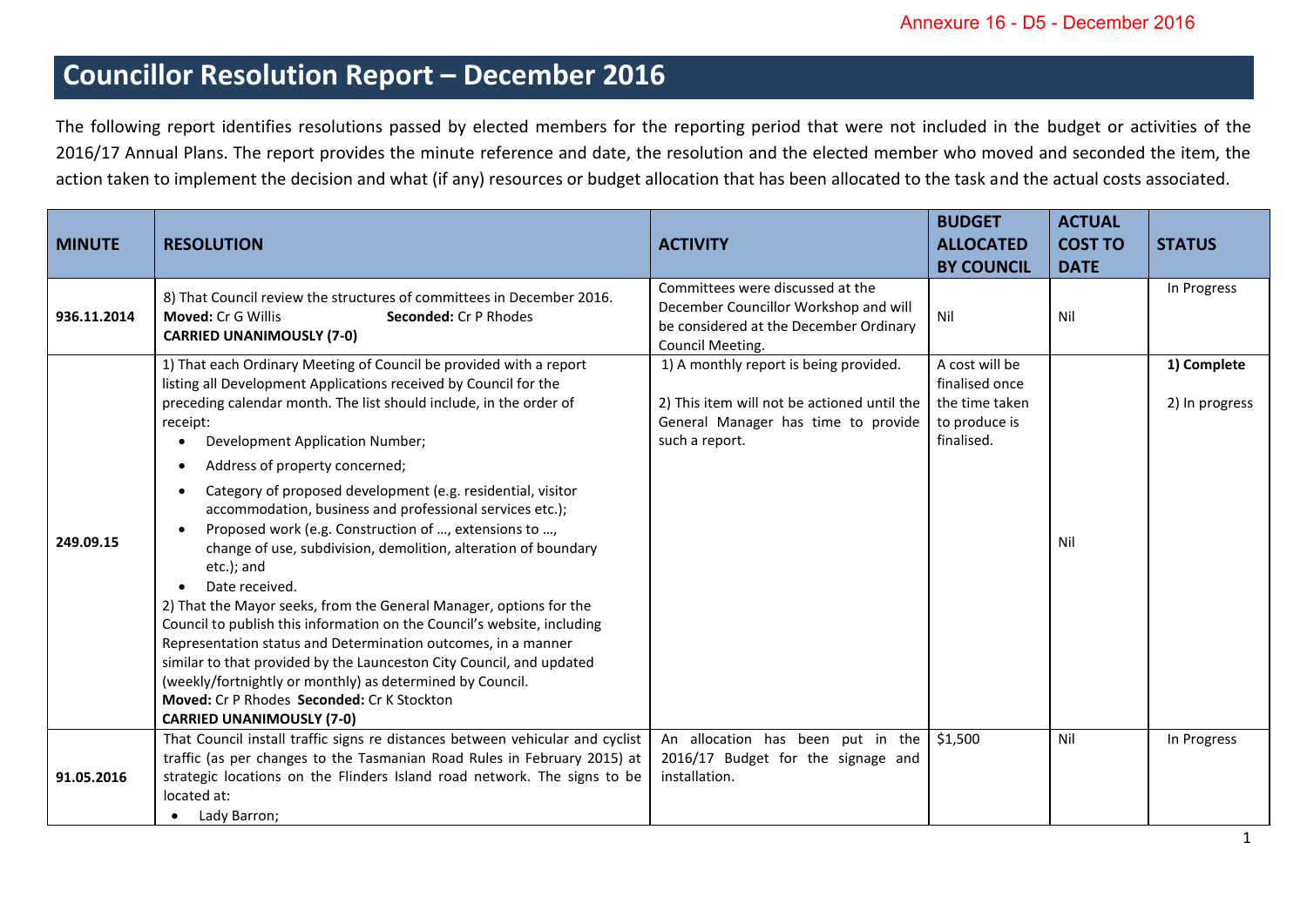| In Progress |
|-------------|
|             |
|             |
|             |
|             |
|             |
|             |
|             |
|             |
|             |
|             |
| In Progress |
|             |
|             |
|             |
|             |
|             |
| In Progress |
|             |
|             |
|             |
|             |
| In progress |
|             |
|             |
|             |
|             |
| In progress |
|             |
|             |
|             |
|             |
|             |
|             |
| In progress |
|             |
|             |
|             |
|             |
|             |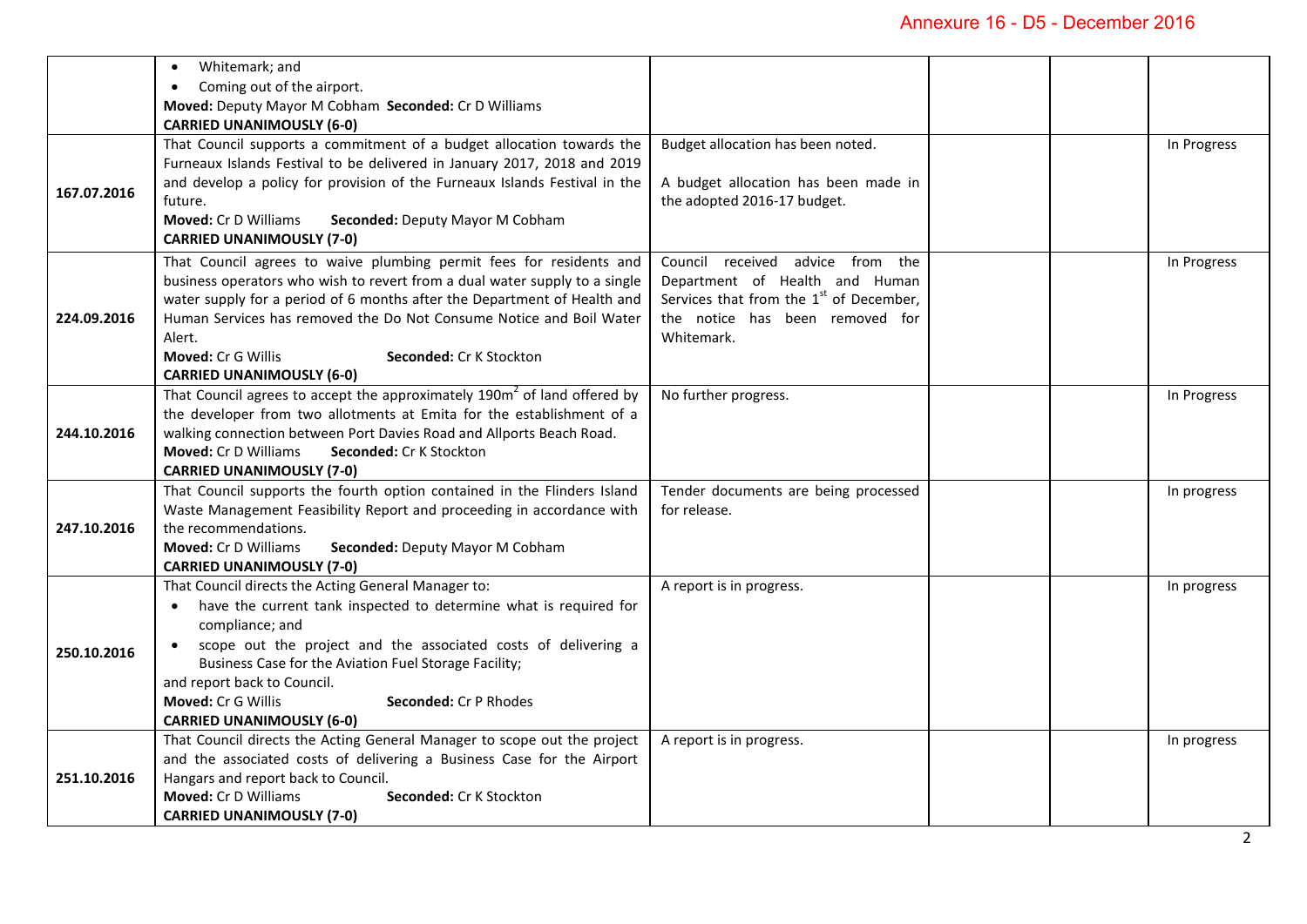## Annexure 16 - D5 - December 2016

| 257.10.2016 | That Council considers and agrees to a local definition and/or<br>1.<br>understanding of the term "day-to-day" in relation to interpreting the<br>Local Government Act 1993, pending formal advice to the contrary<br>from either the Department of Premier and Cabinet (DPAC), the<br>Minister or State Parliament.<br>That, consistent with this understanding, Council adopts and<br>2.<br>maintains a list of functions (Annexure 16) that it considers to be day-<br>to-day operational activities or otherwise for the guidance of<br>Councillors and Council employees.<br>That, should there be any future doubt between what constitutes<br>3.<br>"day-to-day" or otherwise activity, Council will decide each case by<br>absolute majority and amend the above list, (as stated in paragraph<br>2), accordingly.<br>Moved: Cr P Rhodes<br>Seconded: Cr G Willis<br>CARRIED (4-3) | Consideration of the definition has been<br>scheduled for a workshop after the new<br>General Manager has commenced<br>employment.                                                                    | Not started |
|-------------|--------------------------------------------------------------------------------------------------------------------------------------------------------------------------------------------------------------------------------------------------------------------------------------------------------------------------------------------------------------------------------------------------------------------------------------------------------------------------------------------------------------------------------------------------------------------------------------------------------------------------------------------------------------------------------------------------------------------------------------------------------------------------------------------------------------------------------------------------------------------------------------------|-------------------------------------------------------------------------------------------------------------------------------------------------------------------------------------------------------|-------------|
| 258.10.2016 | That Annexure 16 be taken to a workshop so that it can be fully discussed<br>at the table outside meeting regulations.<br>Moved: Mayor C Cox<br>Seconded: Cr D Williams<br>CARRIED (6-1)                                                                                                                                                                                                                                                                                                                                                                                                                                                                                                                                                                                                                                                                                                   | Consideration of Annexure 16 has been<br>scheduled for a workshop after the new<br>General Manager has commenced<br>employment.                                                                       | Not started |
| 259.10.2016 | That Flinders Council adopts the following Legal Advice Policy in relation to<br>the seeking, utilisation, communication and monitoring of legal advice<br>sought on the Council's behalf<br>Moved: Cr P Rhodes<br>Seconded: Cr G Willis<br>CARRIED (4-3)                                                                                                                                                                                                                                                                                                                                                                                                                                                                                                                                                                                                                                  | The public consultation period on the<br>Policy closed on $1st$ December and two<br>submissions were received. The policy<br>will be reconsidered at the December<br><b>Ordinary Council Meeting.</b> | In progress |
| 266.10.2016 | That Item F1: Waiver of Private Water Supply Fees be deferred until<br>further information is gained regarding the possibility of a sustainable<br>water supply being connected to the toilet.<br>266.10.2016 Moved: Cr C Rhodes Seconded: Cr K Stockton<br>CARRIED (5-2)                                                                                                                                                                                                                                                                                                                                                                                                                                                                                                                                                                                                                  | is<br>information<br>being<br>Additional<br>presented at the December Ordinary<br>Council Meeting and the item will be<br>reconsidered.                                                               | In progress |
| 270.10.2016 | That Flinders Council takes advantage of the opportunity being offered by<br>the State Government and identifies projects from the Long Term Asset<br>Management Plan that it can undertake in the near future; and<br>That Council makes application to the Accelerated Local Government<br>Capital Program for the loan to undertake the projects.<br>Moved: Mayor C Cox<br>Seconded: Cr D Williams<br><b>CARRIED UNANIMOUSLY (7-0)</b>                                                                                                                                                                                                                                                                                                                                                                                                                                                  | An application to the Accelerated Local<br>Government Capital Program for the<br>loan to undertake the identified projects<br>has been submitted.                                                     | Completed   |
| 271.10.2016 | That Council requests a report to the next meeting on projects in the Long<br>Term Asset Management Plan that are suitable for the Accelerated Local<br>Government Capital Program including but not limited to BBQs, toilets,<br>Lagoon Road site, waste cell and waste facilities.                                                                                                                                                                                                                                                                                                                                                                                                                                                                                                                                                                                                       | The report was submitted to the<br>November Ordinary Council Meeting.                                                                                                                                 | Completed   |